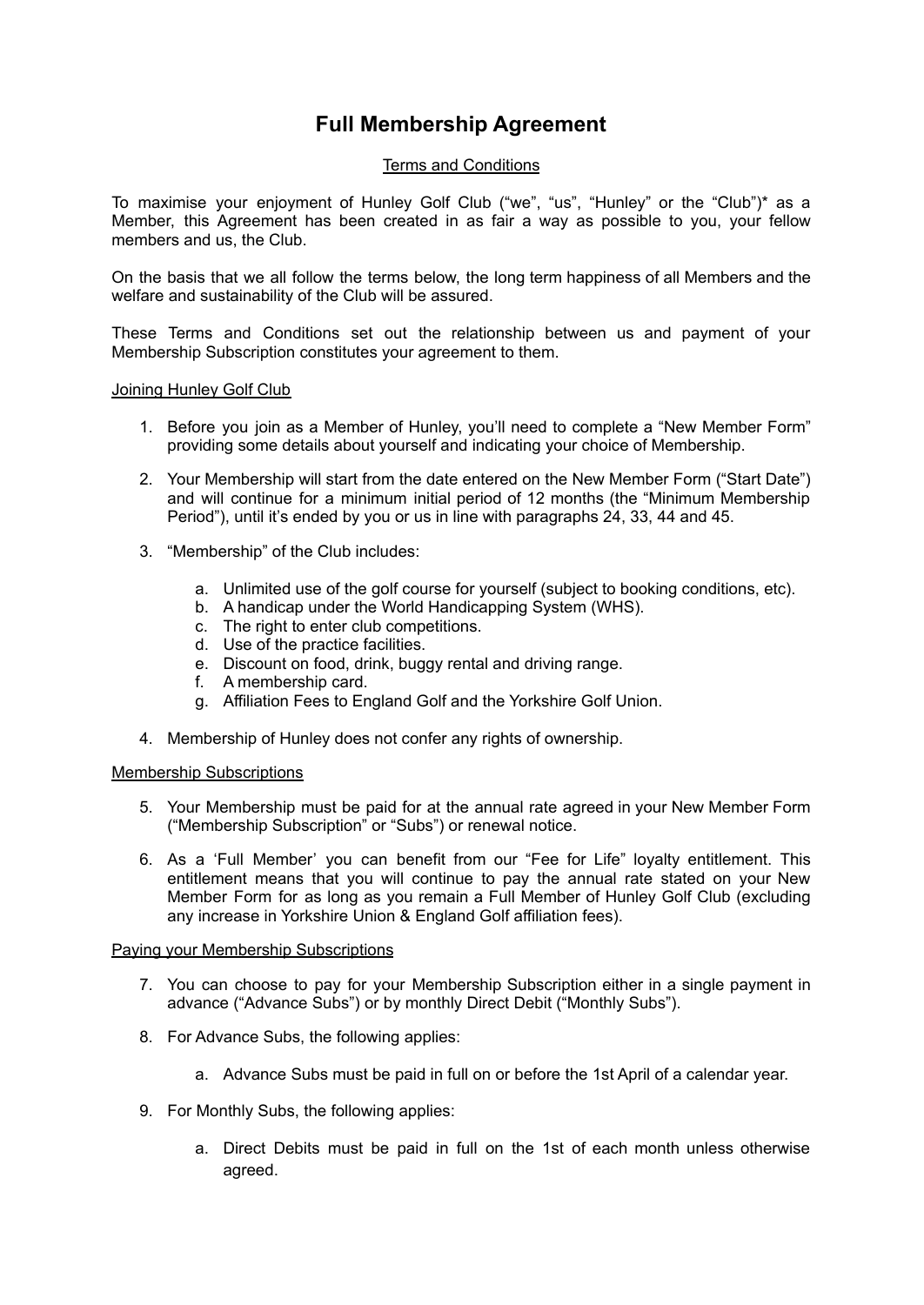- b. You are solely responsible for your direct debit payments and in the event a payment is missed or not collected, you must contact the Director of Golf immediately.
- 10. Any payments missed will result in the Suspension of your Membership until your account is paid in full.
- 11. Any payments not received within 10 days of becoming due will result in an administration fee of £20.00 being applied.
- 12. You will still be required to pay your Subs even during any periods of course closure.

## Under 35 subscriptions - supporting youth golf

- 13. To encourage golf participation more widely and to support and encourage younger members in our community, we offer the following Intermediate Membership Categories:
	- a. Intermediate 18 24
	- b. Intermediate 25 29
	- c. Intermediate 30 34
- 14. "Intermediate 18 24" category is a Member who is 18 or over and under 25.
- 15. "Intermediate 25 29" category is a Member who is 25 or over and under 30.
- 16. "Intermediate 30 34" category is a Member who is 30 or over and under 35.
- 17. Intermediate Memberships will continue to be subject to the Minimum Membership Period in line with Paragraph 2.
- 18. The "Fee-for-Life" loyalty entitlement, as stated in Paragraph 6, does not apply to any of the Intermediate Membership categories.

## Membership Cards

- 19. We will provide you with a membership card on or just after your agreed membership Start Date.
- 20. Your Membership Card may only be used by you and is non-transferable.
- 21. You are required to carry your membership card at all times and show it to Hunley staff if asked to do so.
- 22. Should a member lose their membership card they should report it to the Director of Golf or a member of the golf team immediately so that it can be suspended. Hunley Golf Club accepts no responsibility for any levy used whilst your card is lost and reserves the right to charge for a replacement card (£5.00).
- 23. Any member who decides to leave the club must ensure that any credit on their membership card is cleared prior to the cessation of their membership. Any money which has not been cleared will not be available once this date has passed.
- 24. Any member who abuses the use of their membership card may have their Membership Terminated without notice.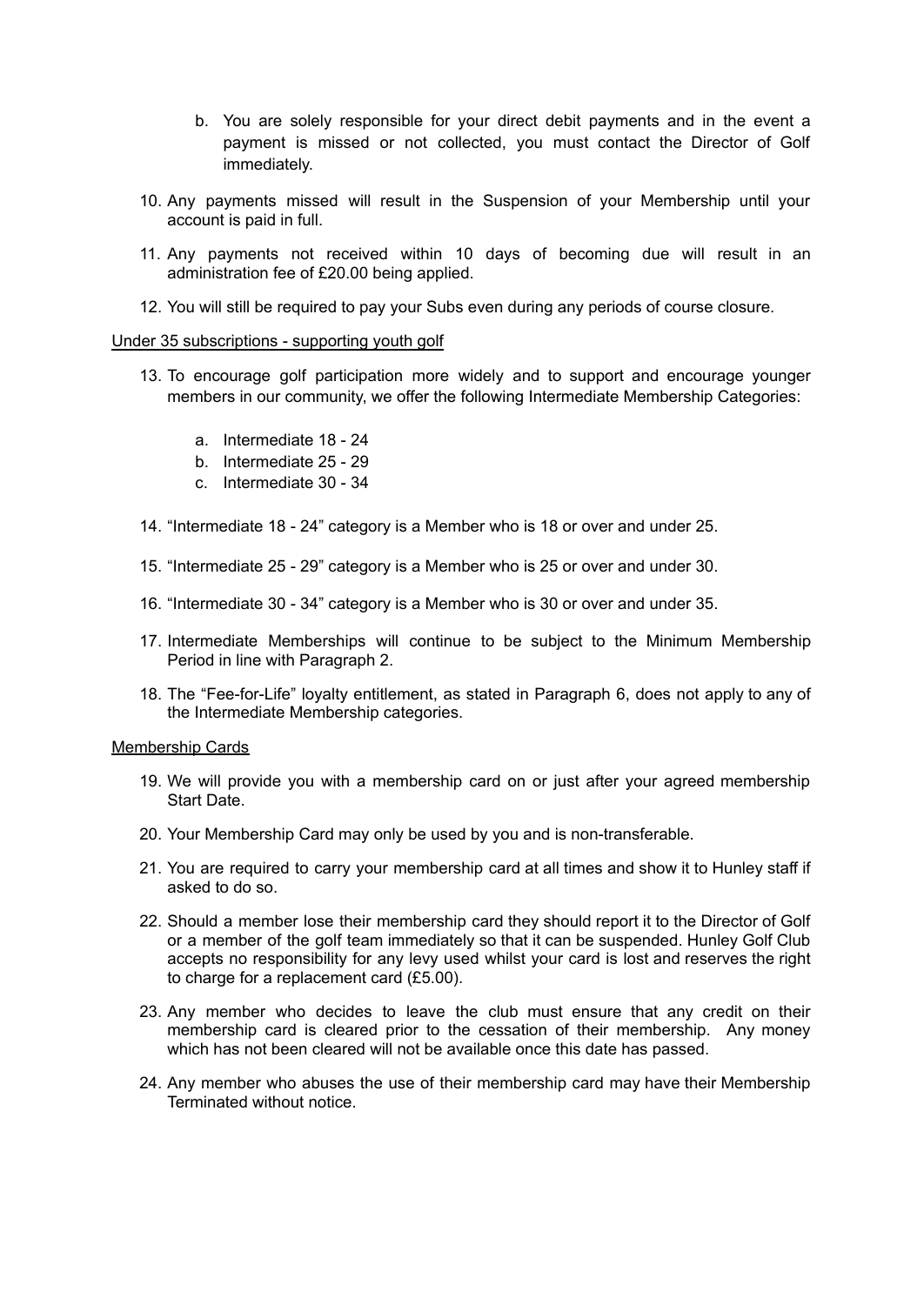## Lockers

- 25. As a Full Member of Hunley Golf Club you are eligible for the use of a changing room locker.
- 26. You will need to apply for a locker due to there being a restricted number available. Upon application, should no lockers be available, you will be placed on a waiting list.
- 27. There will be an annual charge for use of the lockers.
	- a. For Advance paying members this will be billed at the same time as your annual subscription or billed on a pro-rata basis should a locker be purchased part way through the membership year.
	- b. For members paying by Direct Debit, this will be added to your recurring monthly payment.
- 28. The Club reserves the right to charge for any lost or broken keys and/or damage to your locker.

## Guests

- 29. As a Full Member you may invite a guest(s) to play at Hunley Golf Club on a discounted Green Fee.
- 30. You may not introduce the same guest more than six times in any 12 month period.
- 31. You are fully responsible for the behaviour of any guest(s) you invite to Hunley.

## Code of Conduct

- 32. As a member of Hunley Golf Club, you agree to abide by the Club's Code of Conduct.
- 33. Members who fail to abide by this Code of Conduct may be Suspended and for serious breaches may have their Membership Terminated immediately and without notice.

## Changing your Membership Category

- 34. Should a Full Member wish to change their membership category following completion of their Minimum Membership Period, they should contact in writing (or by email) the Director of Golf..
- 35. Any change in Membership Category will result in the member losing their 'Fee for Life' Loyalty Entitlement as stated in paragraph 6.

## Suspension of Membership

- 36. Your Membership may be "Suspended" BY US *(for non payment or bad behaviour)* for a temporary period ("Suspension" or "Suspension Period") during which time the benefits of Membership, as stated in Paragraph 2, will no longer apply or be available.
- 37. You may request Suspension of your membership on medical grounds which prevent the playing of golf. Requests should be made in writing (or by email) to the Director of Golf and must include medical proof.
- 38. Approval of requests for suspension is at the sole discretion of the Director of Golf and cannot be guaranteed ("Approved Suspension").
- 39. No Approved Suspension will last for more than six months and suspension of membership can only be requested once during any 12 month period.